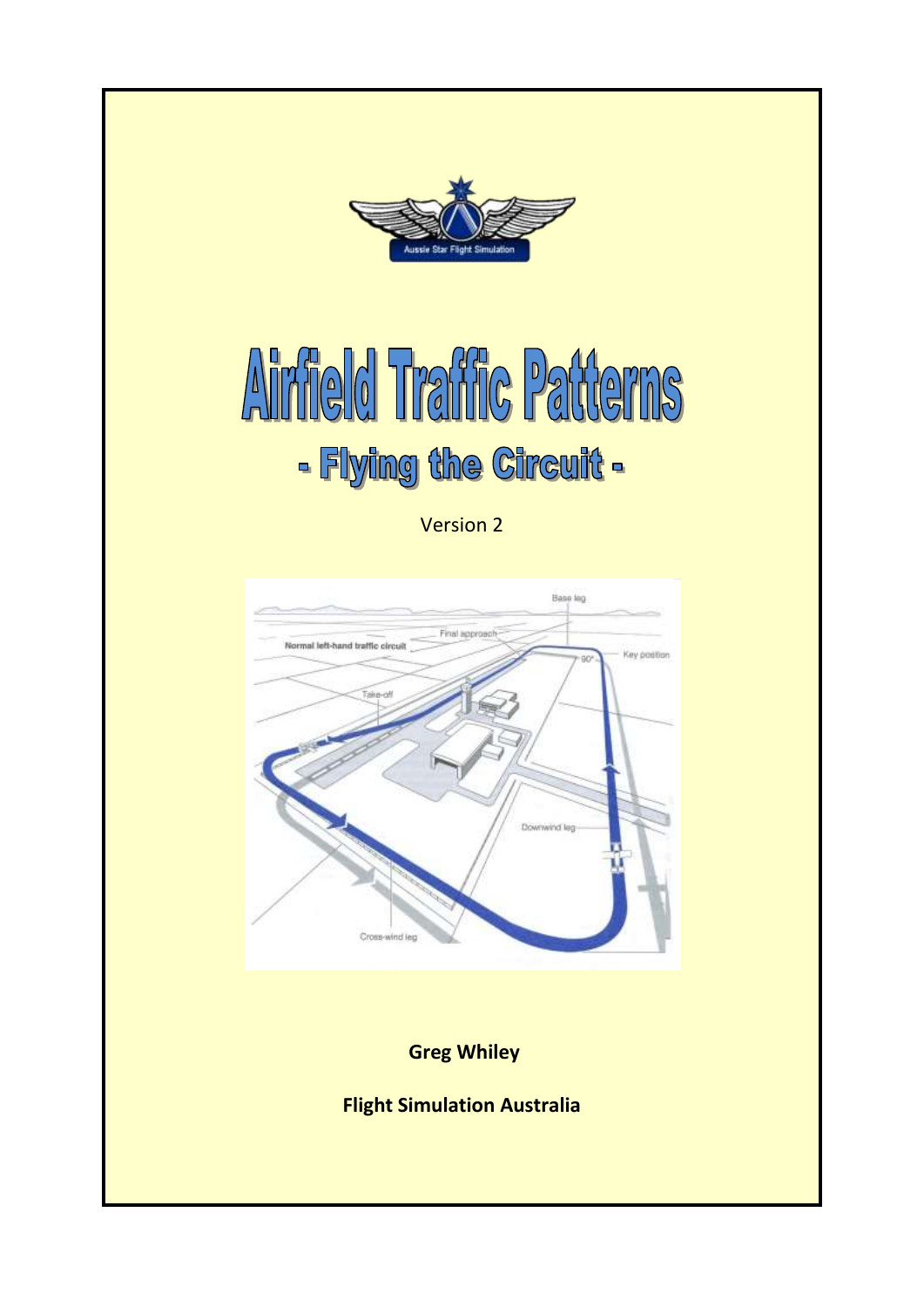## INTENTIONALLY LEFT BLANK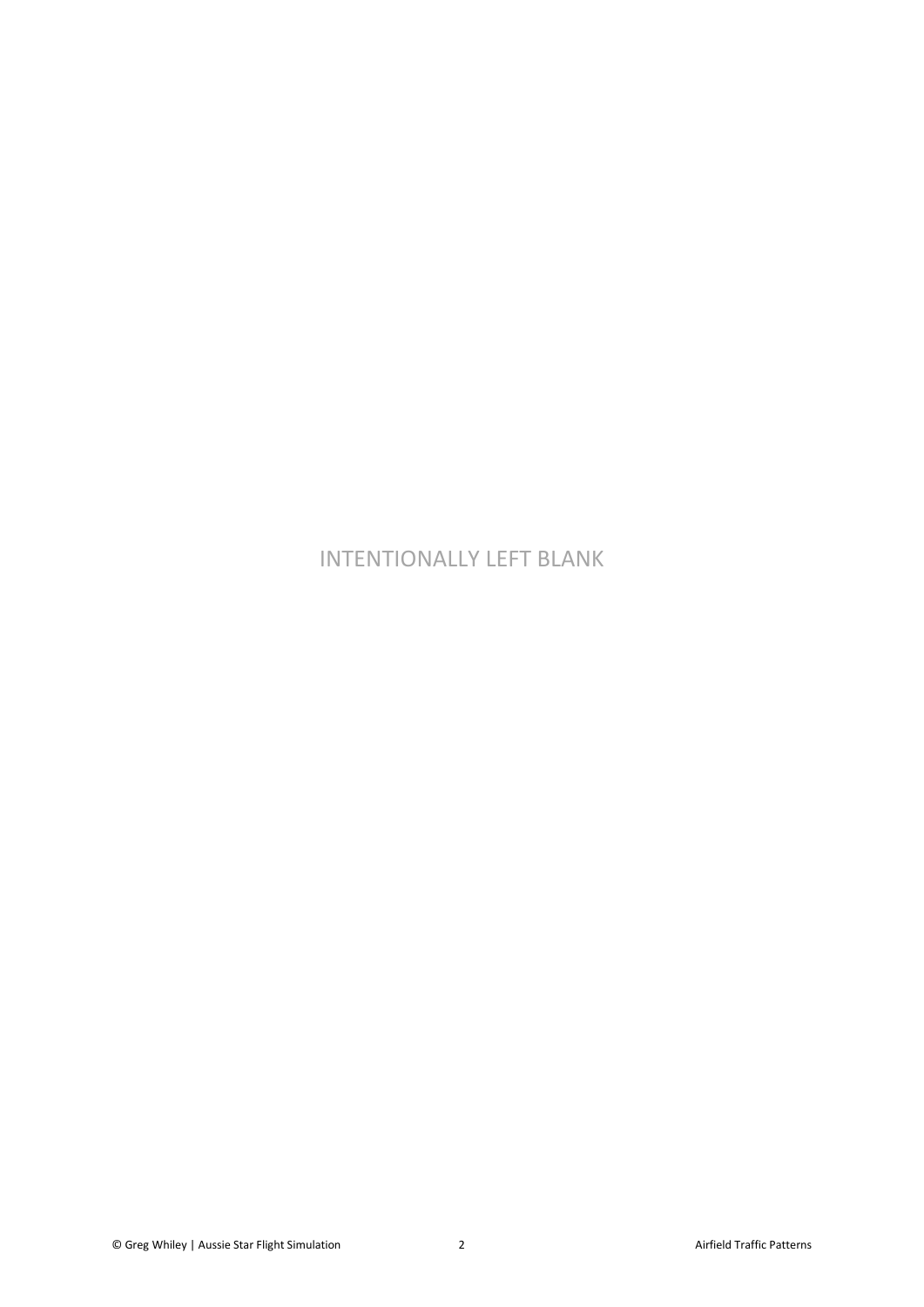An **airfield traffic pattern** is a standard path, or series of **legs**, followed by [aircraft](http://en.wikipedia.org/wiki/Aircraft) whe[n taking off](http://en.wikipedia.org/wiki/Takeoff) or [landing,](http://en.wikipedia.org/wiki/Landing) while maintaining visual contact with the airfield.

#### **The circuit**

At an [airport,](http://en.wikipedia.org/wiki/Airport) the pattern, or **circuit** is a standard path for coordinating [air traffic.](http://en.wikipedia.org/wiki/Air_traffic_control) It differs from "straight-in approaches" in that aircraft using a traffic pattern remain close to the airport. Patterns are usually employed at small [general aviation](http://en.wikipedia.org/wiki/General_aviation) (GA) airfields and military [airbases.](http://en.wikipedia.org/wiki/Airbase) Many large [controlled](http://en.wikipedia.org/wiki/Air_traffic_control) airports avoid the system, unless there is GA activity as well as commercial flights. However, some kind of a pattern may be used at airports in some cases, such as when an aircraft is required to [go around](http://en.wikipedia.org/wiki/Go_around) — but this kind of pattern at controlled airports may be very different in form, shape and purpose to the standard traffic pattern as used at GA airports.

#### **Why are circuits necessary?**

To ensure that air traffic flows into and out of an airport are in an orderly manner, an airfield traffic pattern is established. The pattern is appropriate to the local conditions, including the direction and placement of the pattern, the altitude at which it is to be flown, and the procedures for entering and leaving the pattern. Unless the airport displays approved visual markings indicating that turns should be made to the right, the pilot should make all turns in the pattern to the left.

When operating at an airport with a control tower, the pilot receives by radio a clearance to approach or depart as well as pertinent information about the traffic pattern. If there is no control tower, it is the pilot's responsibility to determine the direction of the traffic pattern, to comply with the appropriate traffic rules, and to display common courtesy toward other pilots operating in the area.

The pilot is not expected to have intimate knowledge of all traffic patterns at all airports, but if familiar with the basic rectangular pattern, it will be easy to make proper approaches and departures from most airports, regardless of whether they have control towers. At tower controlled airports, the tower operator may instruct pilots to enter the traffic pattern at any point or to make a straight-in approach without flying the usual rectangular pattern. Many other deviations are possible if the tower operator and the pilot work together in an effort to keep traffic moving smoothly. It must be recognized that jets or large, heavy aircraft will frequently be flying wider and/or higher patterns than lighter aircraft and in many cases will make a straight-in approach for landing.

Compliance with the basic rectangular traffic pattern reduces the possibility of conflicts at airports where air traffic is not being controlled by a control tower. The majority of midair collisions occur in the vicinity of uncontrolled airports, under visual flight rules (VFR) weather conditions. It is imperative then, that the pilot form the habit of exercising constant vigilance in the vicinity of airports even though the air traffic appears to be light.



Let's hope this doesn't happen to you!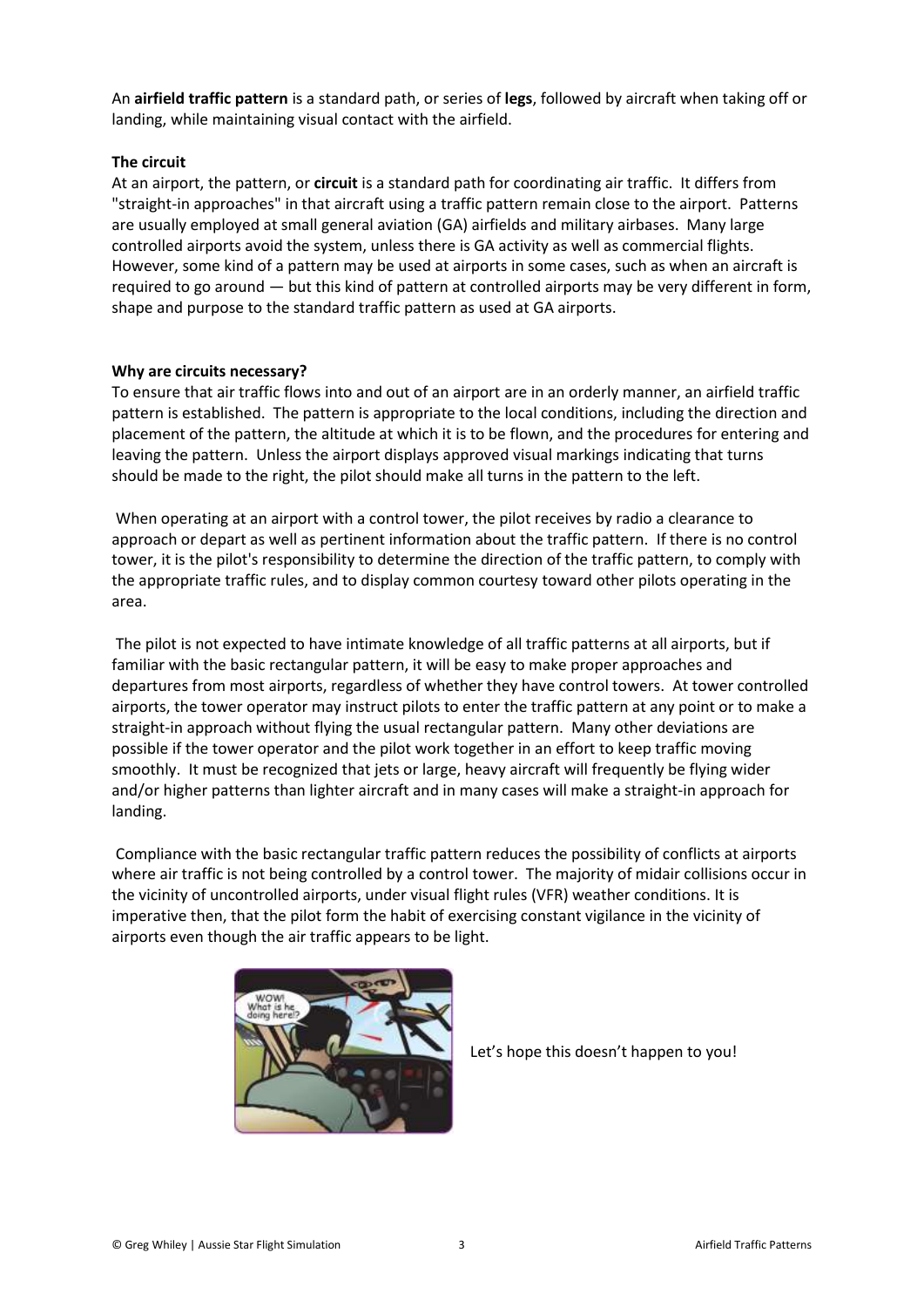#### **The circuit**

The airfield circuit consists of five legs – **upwind** (or take-off), **crosswind**, **downwind**, **base** and **final**. Flown correctly, the circuit is a symmetrical rectangular pattern. See Figure 1.

Circuit height varies according to the type of aircraft being flown as indicated below:

1500 feet AGL High-performance aircraft with circuit speed above 150 knots (jets, turbo props) 1000 feet AGL Typical general aviation aircraft, 55 – 150 knots (typical single engine piston aircraft) 500 feet AGL Helicopters and ultralights, less than 55 knots.

For the typical single-engine training aircraft such as the Cessna 172, the circuit height is 1000 feet above ground level (AGL).

Unless otherwise indicated by air traffic control, the standard direction of flight is to fly a left-hand turn circuit pattern. This is particularly important at uncontrolled airports.



Figure 1: The standard traffic pattern for a circuit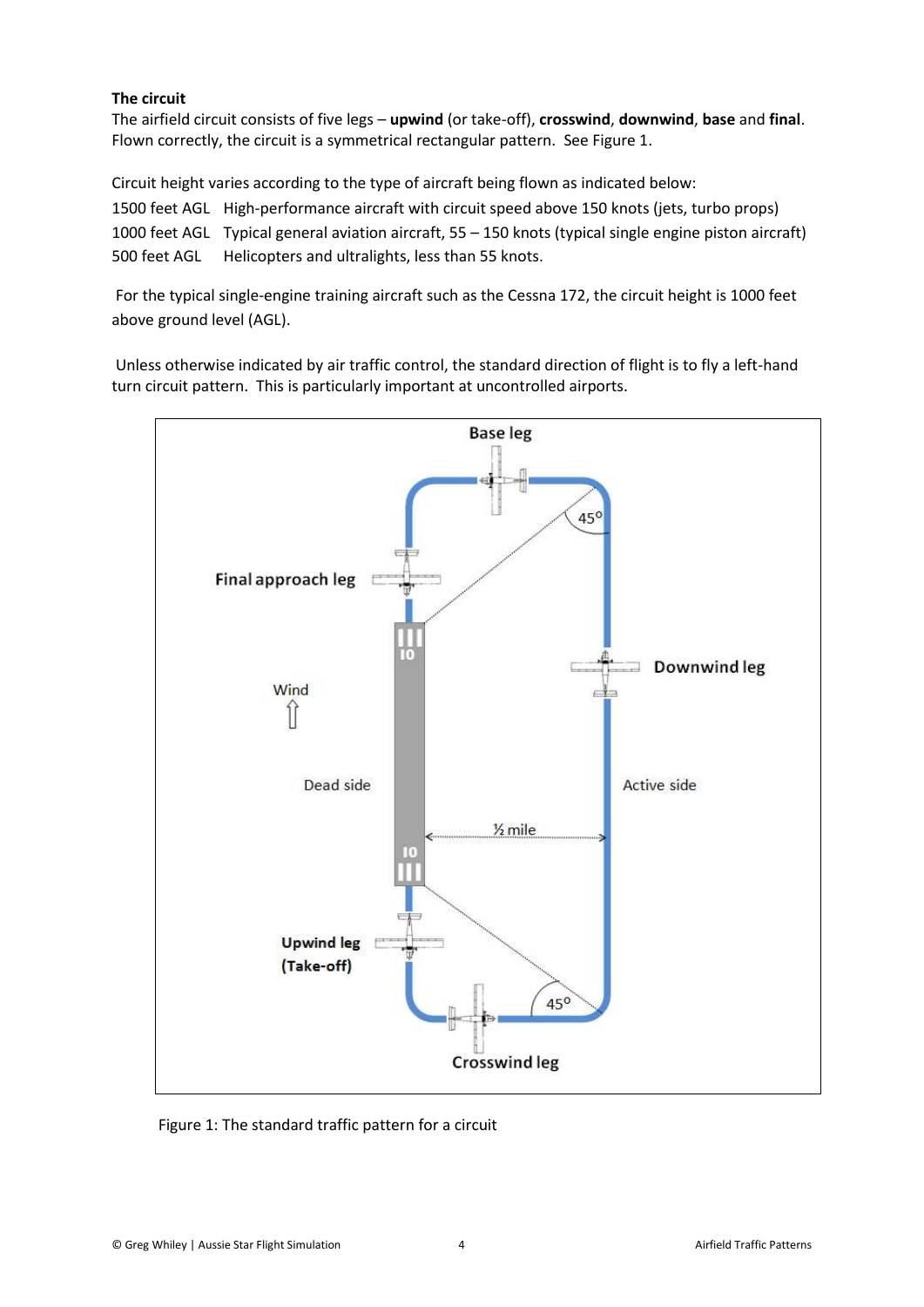#### **Entering the circuit pattern**

When arriving at an uncontrolled airfield a standard traffic pattern should be established. The standard pattern always involves **left turns** unless otherwise specified as, for example, in the case of parallel runway operations. A radio call is required before entering the circuit to announce your intentions.

The standard circuit pattern entry is to join the downwind leg, midfield at 45 degrees, at circuit height, giving way to aircraft already on the downwind leg. Non-standard entries are not recommended, but may be used. Aircraft entering from the dead side of the circuit should join crosswind between midfield and the departure end of the runway, at circuit height, to join midfield downwind, giving way to aircraft on downwind. For straight-in approaches you must be established in finals not less than 3 miles from the runway threshold. You must broadcast "on finals" at 3 nm. With base leg entries you must ensure you can safely join the leg and give way to other aircraft in the circuit.



Figure 2: Circuit pattern entry possibilities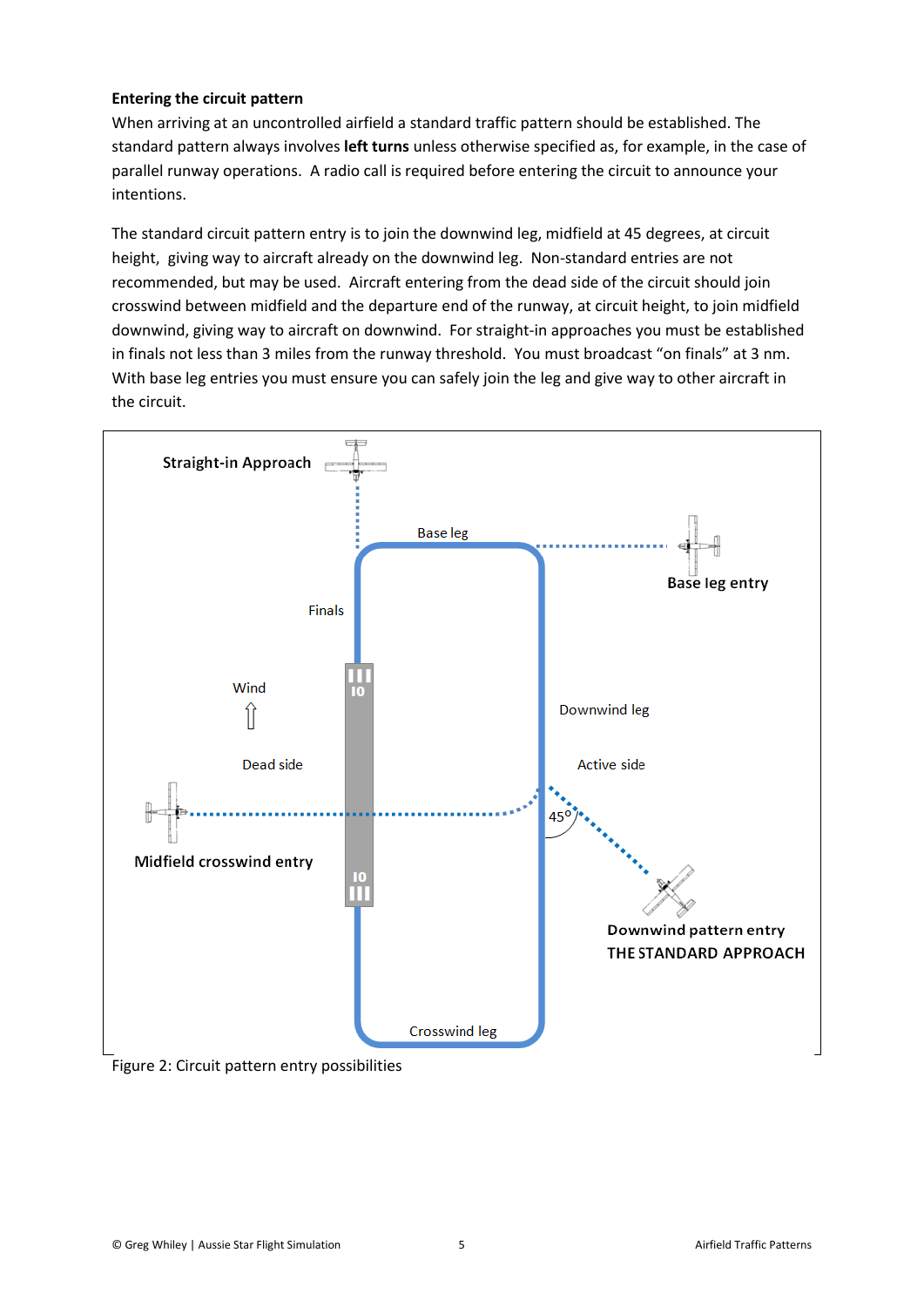### **Flying the circuit**

The following procedures apply to a light aircraft such as the Cessna 172, engaging in a standard left traffic pattern, at a circuit height of 1000 feet AGL.

#### **The Take-off Leg**

After you complete your runup checks (TMATMAT) line up on the assigned or active runway. The active runway is the one where you take off into the wind since lift is dependent on airflow over the wing from the leading edge flowing over the trailing edge. The wing doesn't care whether the lift is from wind blowing over it, or from the power of the engine moving the aircraft forward.

- Release the brakes
- Apply full power through about 3 seconds. Never slam the throttle to its maximum. Anticipate with right rudder for slipstream and gyroscopic effects that try to turn off the centre-line to the left.
- On the roll, pull the yoke back slightly to keep the nose wheel light to prevent "wheel barrowing" of the plane and stress on the nose wheel.
- Keep a check on your engine instruments to ensure you have full power. It should be 2600 RPM.
- At 65 KIAS rotate, and wait for the aircraft to fly itself off the runway. This is where the relevance "Trim set for take-off" in checklists (TMPFISH)come into play.
- As soon as you are airborne, release the back pressure a little to build up airspeed relying on the ground effect to keep you off the runway
- When you reach your rate of climb (ROC) speed, rotate more for your climb.
- Trim for climb to maintain 75 to 80 KIAS.
- By 300 feet AGL, do your after take-off checks (FLARE).
- At 500 feet AGL, retract the flaps if set.

#### **The Crosswind Leg**

- At 500 feet AGL begin a 15° climbing turn into the crosswind leg, maintaining airspeed and pitch.
- Turn until you are flying at a 90° angle to the runway.
- Keep climbing until you have reached a 45° angle to the runway from your present position. This is when it is time turn onto the downwind leg.

#### **The Downwind Leg**

- You may reach your circuit altitude of 1000 feet AGL before your turn to downwind, in which case do a normal medium 30° turn into downwind.
- If you are still climbing to your circuit altitude of 1000 feet AGL when it is time to turn into downwind, then perform a climbing turn as before.
- If you reach 1000 feet AGL during your turn, just lower your nose to your medium turn attitude to remain within the white arc on the airspeed indicator in anticipation of soon needing to lower flaps, and roll out of the turn when parallel to the runway on downwind.
- Midway along the leg, do your downwind checks (FUMPS) and radio call (if relevant).
- Deploy flaps 10°. Trim as needed.
- Hold off for wind as needed throughout the circuit so you fly a nice rectangular pattern over the ground.
- Things start happening quickly from here, so full attention is required.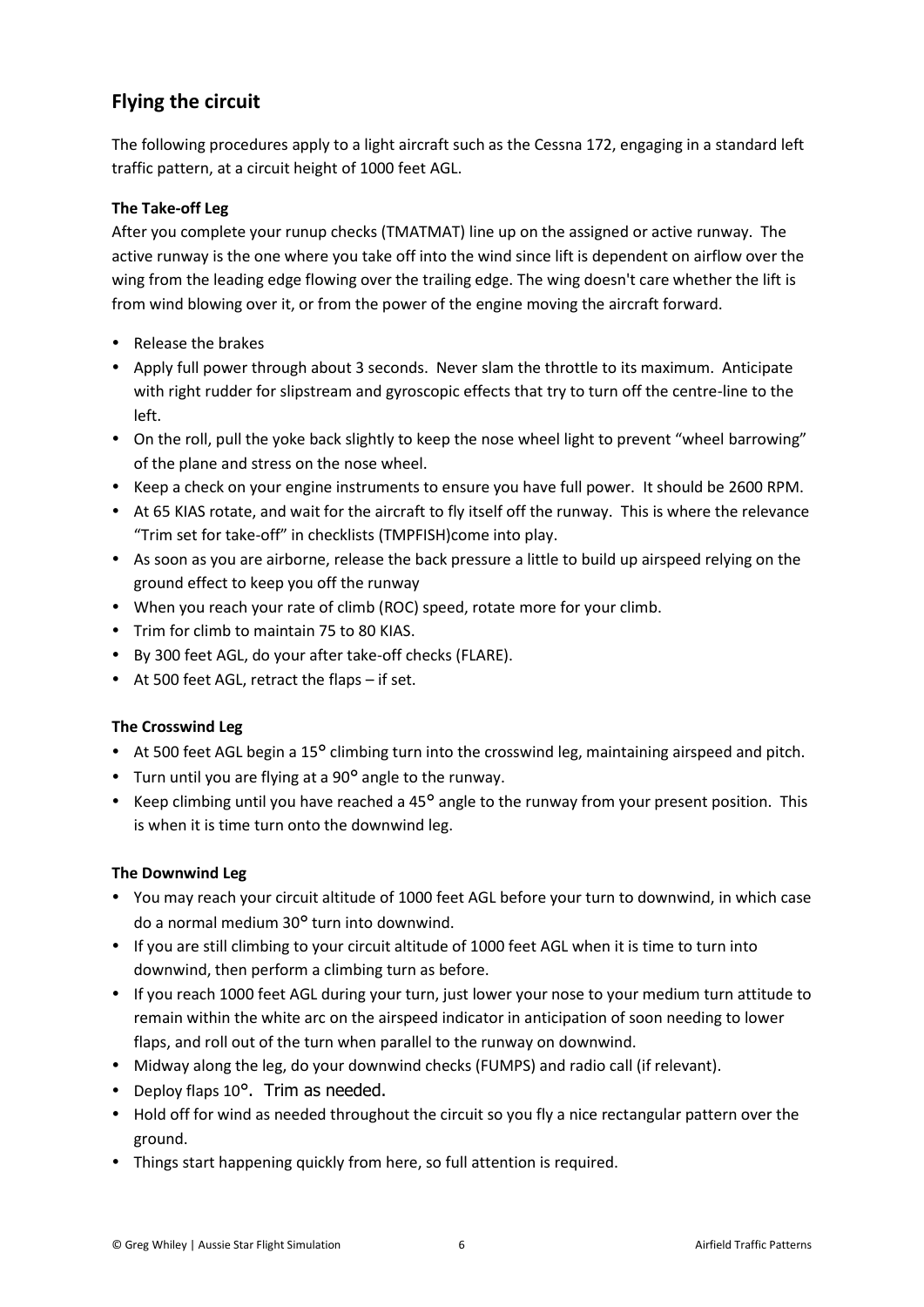#### **Judging your distance**

A good rule of thumb so that you know you are about the right distance from the airfield, is that the airfield must appear about two-thirds up your Cessna's strut. If you are in a low wing aircraft such as a Piper Cherokee, then the airfield must be seen about two-thirds up from the wing root.



Figure 3: The correct distance from the airport

Another good rule of thumb exists on when to turn from downwind to the base leg. Some tricky changes of view to the rear are needed here using the POV switch which will only get better with practice.

You turn when you look back to see a 45° angle between your current position and the end of the runway on which you will be landing. What you see at this position should look something like in Figure Y below.



Figure 4: Downwind at YMAV Avalon, about to turn base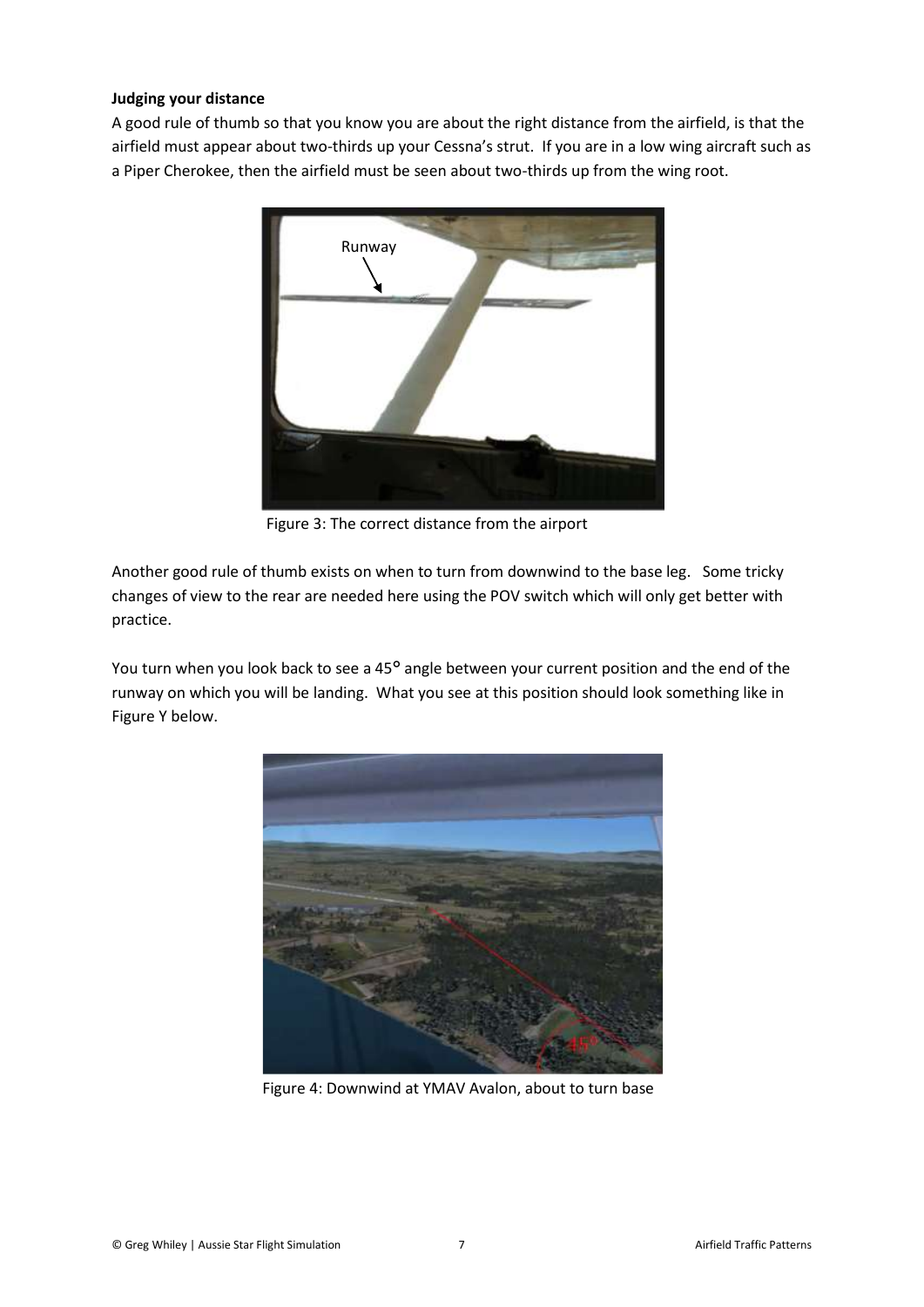#### **The Base Leg**

- At the end of the downwind leg, when you reach the 45<sup>o</sup> angle point to turn, as described above, do a medium 30° turn onto base.
- Extend flaps to 20°, decrease speed to 80 KIAS, trimming as needed, 2300 RPM
- Descend to 500 feet at 400 Feet per minute (FPM).

#### **The Final Leg**

Flying the leg

- When you reach 500 feet AGL, you should be at the point to make your turn onto the final leg.
- If you flying circuits at a regular airfield, select a point of reference to mark your turning point.
- Do a normal 30° turn to line up with the centre line of the runway.
- Deploy full flaps, decrease speed to 75 KIAS, trimming as needed, 2200 RPM.
- Maintain a 3<sup>o</sup> nose down attitude right down to the runway.

#### Points to remember

There are two main points to remember here:

- 1. Your AIRSPEED is controlled by your aircraft's ATTITUDE (elevator)
- 2. Your RATE OF DESCENT is controlled by your POWER setting (throttle)

This means: POWER + ATTITUDE = PERFORMANCE

Since everything is inter-related, changing the power setting will affect the airspeed, so a small attitude adjustment would be required as well. Conversely, changing the airspeed will affect the rate of descent, so a power adjustment may be required.

Your aim is to control your airspeed and rate of descent so you fly down a smooth "path" all the way to the runway, at an angle of about 3°.

When you add flap on final approach, it is usually drag flap. Doing this will slow your aircraft down and increase your rate of descent resulting in a steeper approach and falling short of the runway threshold. To counteract this, you need to lower your nose to keep up your speed, or accept a slower approach speed, and apply power to reduce your rate of descent so you will actually reach the airstrip.

You want to see the runway numbers 1/3 up from your nose cowling in your windscreen the whole way down. The runway numbers must stay in the same relative position on your windscreen the whole way to the runway, they must just get bigger as you get closer. Judge the slop by eye-balling the runway as in the pictures below.



Source: PPL Flight Training.com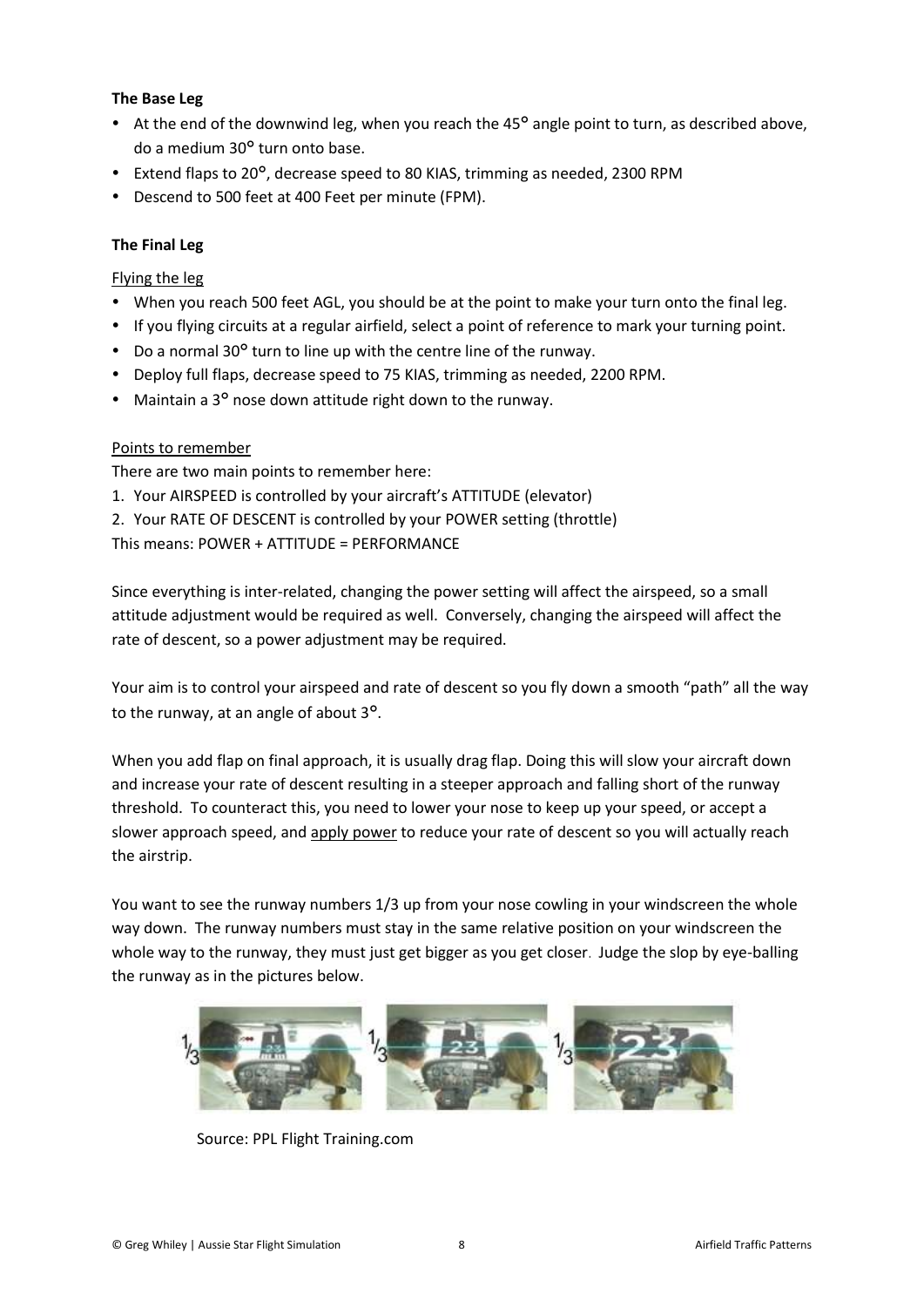#### PAPIs

PAPI's are "Precision Approach Path Indicators". They are designed for to assist pilots in poor visibility such as instrument conditions and for night landings; but are also useful in good weather. PAPPIs are generally found in flight simulator platforms at airports that have paved surfaces.

They are made up of four lights, side by side, generally on the left-hand side of the runway. Depending on the angle you are approaching at, they show red or white. See the diagram below for an explanation of how they work.

| 0000                                                                | You are MUCH too high on your approach   |
|---------------------------------------------------------------------|------------------------------------------|
| 0000                                                                | You are still too high on your approach  |
| 0000                                                                | You are perfectly on your approach slope |
| $\circ\bullet\bullet\bullet$                                        | You are too low on your approach         |
| $\begin{array}{cc} \bullet\bullet\bullet\bullet\bullet \end{array}$ | You MUCH too low on your approach        |

#### Judge the slope by eye-balling the runway as seen in the pictures below:



#### The Landing

To **flare** means bringing the aircraft into a level attitude in preparation for landing, with reduced in or no power, then coming all the way back on the control column. This can happen quite rapidly.

So, from a good approach, when coming up over the numbers:

- 1. Flare to fly level with the runway. Shift your gaze to the end of the runway so that your peripheral vision can orientate you and pick up when your aircraft begins to sink.
- 2. If you haven't already done so, close your throttle. In 1 to 3 seconds you will begin to sink. The rate at which this happens depends on your speed and flap settings (inertia and drag).
- 3. When you begin to sink, the trick is to catch it, as though you are trying to maintain your current altitude while entering a stall.
- 4. Then, usually about a second later, you need to start flaring all the way back quite smartly. You want to hear the stall warning here, then you know you are touching down at your slowest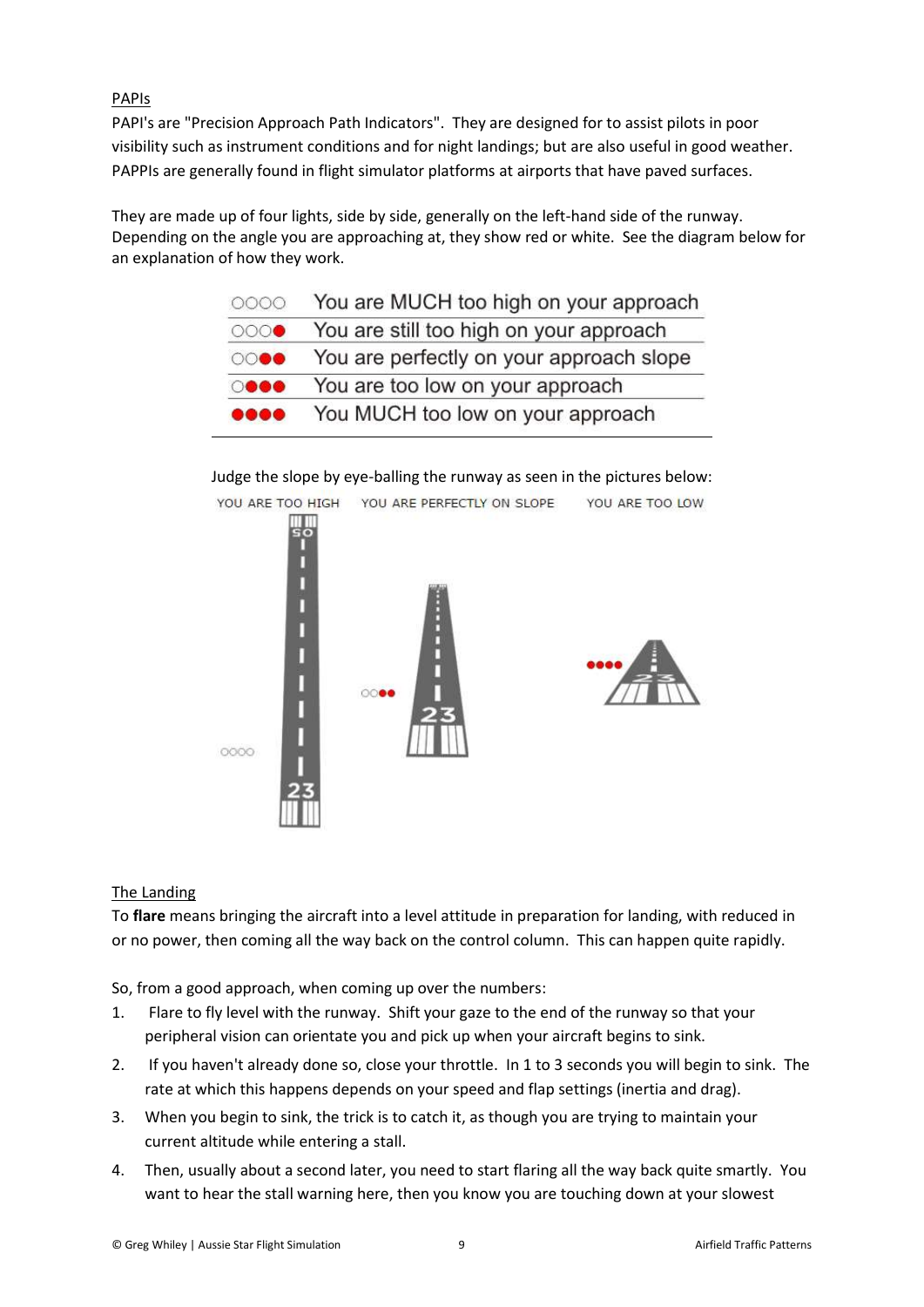possible speed. In effect, you are trying to remain airborne, but since you have no power to assist in creating lift, your aircraft will stall, and be gently "caught" by the ground, the neat, smooth runway surface will make this a smooth transition.

The diagram below summarises the procedures for undertaking a circuit pattern. If you want to do a touch-and-go, after all three wheels are on the ground, retract the flaps (if used) apply full power and do it all over again.



#### **Practice, practice, practice**

It would be highly unlikely that you get your landings right in your first few hours of flying. It takes a considerable amount of practice to get it right; and even after that you are likely to mess it up from time to time. This particularly applies to flying the base and final legs. It is therefore recommended that you spend time doing circuits at your favourite to hone the skills required for producing a "greaser" of a landing. It's a good idea not to select a busy major airport, but a quieter small airport that is simple to define and not cluttered with a whole lot of infrastructure and air traffic.

Good luck and happy landings!

Aussie Star Flight Simulation publications are products of *Flight Simulation Australia®* [www.flightsimaus.com.au](http://www.flightsimaus.com.au/) <info@flightsimaus.com.au>